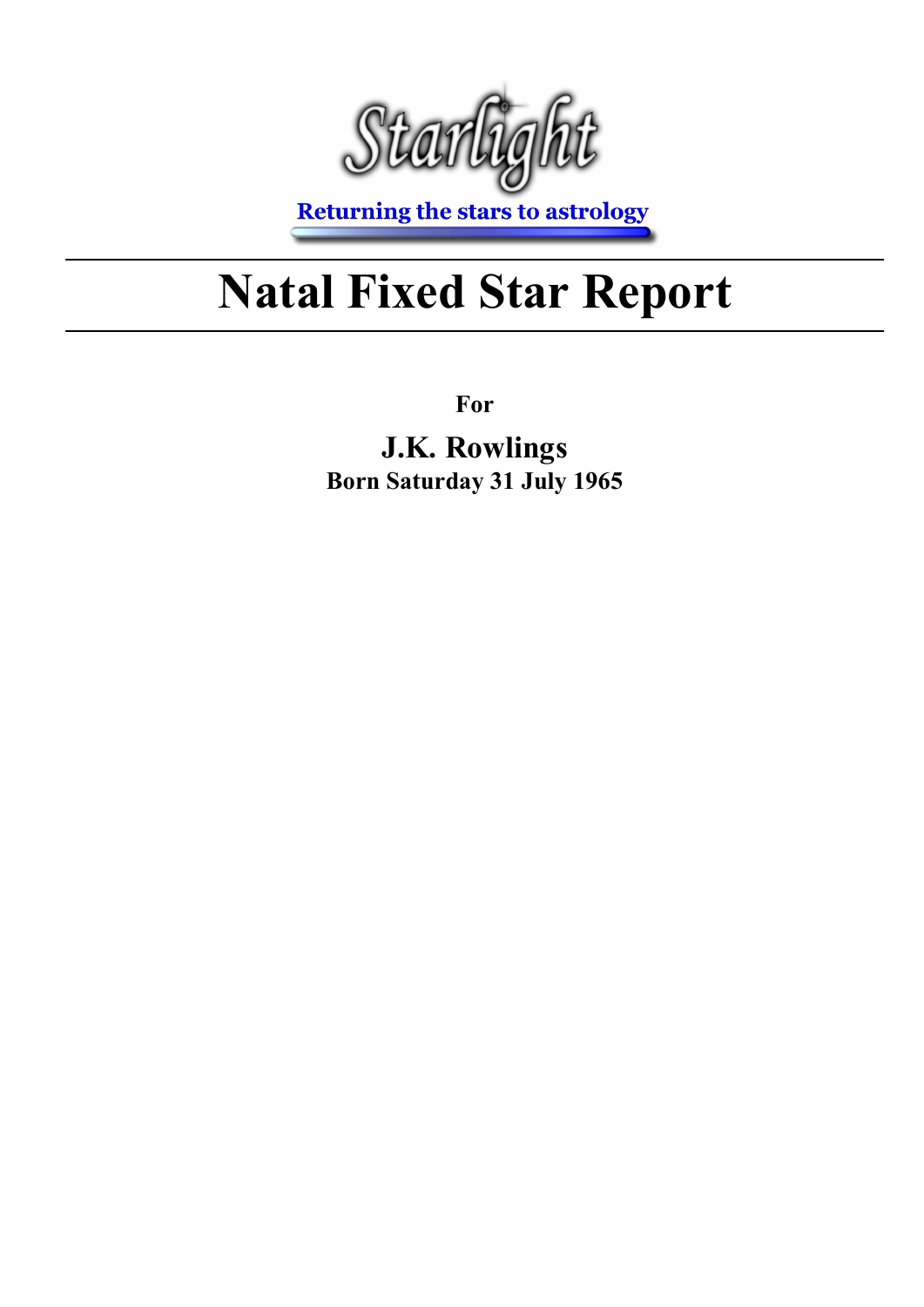#### Natal Star Report For: J.K. Rowlings

Saturday 31 July 1965 2:00 AM GMT +00:00 Greenwitch, England Lat 51°N30', Long 00°E00'

Orbs used 2.00 minutes parans, 4.00 minutes angles Day beginning at Sunrise

On the day you were born, you not only gained the magic of your horoscope, you also gained the myths and meanings of a sky full of stars. Not all the stars, just those that formed links to your natal planets via what is called parans. By considering the star parans in your life you will be encountering a whole new (though very old) layer of myth and meaning to your chart. Welcome to your Stars.

Each star has a unique and wonderful pattern of visibility for any given place on earth. Some stars will be visible for a period in the night, yet later in the year they will fail to appear and be lost to the view of stargazers. Others will also rise or set at night, but instead of disappearing from view altogether, they will lose touch with the horizon and spend the whole night being visible in the starry sky. Yet both these sorts of stars will eventually return to rising or setting during the night, with each individual star doing so on a particular date of the year. However, there is also another set of stars that do not partake of this dance and are always visible, and never sink beneath the horizon, spending every night circling around the pole.

To the Egyptians the stars were deities and so these annual star patterns had strong religious significance. The never setting circumpolar stars were considered to be the Immortals for these are the deities that never died, the stars that never set. But the stars that rose or set during the course of the year were the deities who moved between the world of humans and the world of the Immortals, or the Underworld, the place the stars journeyed when they disappeared from view. These were the deities who communed with humans, the deities who were approachable and open to prayer.

Such stars would, according to their unique rhythm, reappear at set calendar dates. If they reappeared from the Underworld, they would rise just before, or with, the rising sun and be called the Heliacal Rising Star. This star was considered the ruling deity for a period of time until the next star in the annual cycle re-emerged from the Underworld. Or, if the star came back from the realm of the Immortals and once again touched the earth, they would appear to set just before, or with, the rising sun and be called the Heliacal Setting Star. This star can also be considered the ruling deity for a period of time until the next star in the cycle appears to descend from the Immortal realm. So important were these times of the return of a star that the Egyptians based their religious calendar around such events and built temples designed to capture the returning star's light onto the altar of the deity.

Thus, there will be at least two stars that rule the period of time and place in which you were born. One star will be the most recent to have returned from the Underworld and the other would have returned from the realm of the Immortals. Both stars have significance for you. Occasionally more than one star can return on the same day so some people will have more then one Heliacal Rising Star or more than one Heliacal Setting Star. These stars, and their meanings, are guiding principles in your life.

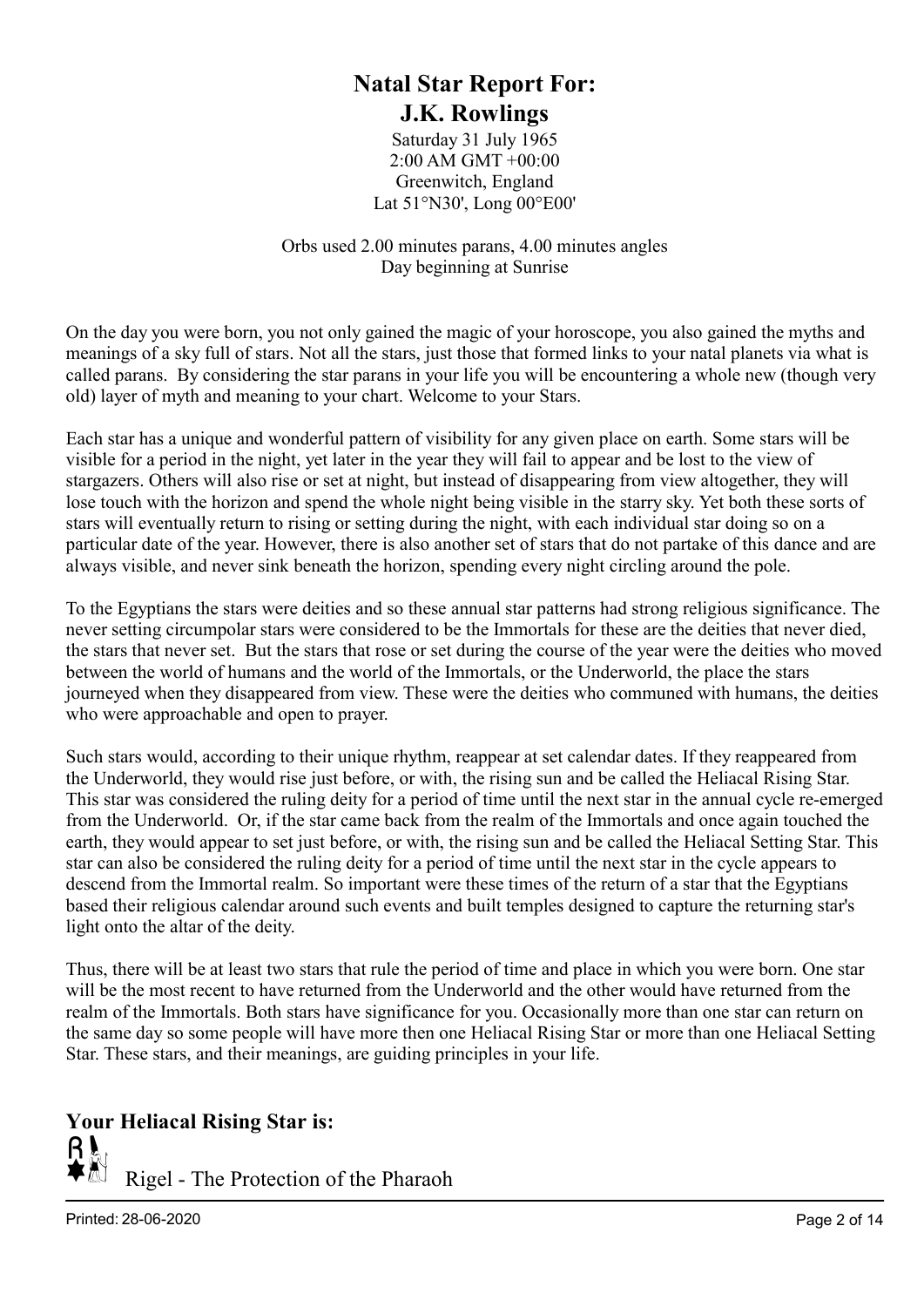#### The desire to bring order to chaos, with words or actions

This is the star that has been walking the path of the underworld and has now emerged to be visible in the world of humans. This star, the Heliacal Rising Star, is the star that you were born under and it will bear gifts to you from the land of your past, your family and your genetics. It is your gift, the jewel or the treasure, which your ancestors handed you at your birth. This star is a theme in your life; helps to build your philosophies, and can at times take on a vocational pulse.

Being born with Rigel in such an important position on the day of your birth, you will have a strong connection to the mechanism of civilisation and the establishment. There will be a need to teach, or expand the worldview of others; or the need to protect the established worldview, believing that this represents the preferred and better way of life. This will be a strong statement in you, and could at times cause you to clash with non-establishment groups. However, for better or worse, your driving desire will be to bring order to any situation where you see disorder or chaos.

#### Your Heliacal Setting Star is:

 $R_{\text{Ras Alhague}}^{\text{Ras Alhague}}$  The Healer

#### The healer; one who tries to bring help, through words or actions

This is the star that has been living amongst the immortals of the pole, and has now, at the time of your birth, returned to earth. This star is known as the Heliacal Setting Star and is a gift or treasure given to you from your spirit, from your immortal soul, from your daemon. This star represents goals that you reach for; vocations that motivate you, and the spiritual pathways that you seek. This star represents your doorway to the immortals, or your journey towards a fulfilled life. That which gives you the greatest happiness.

To have Ras Alhague in such an important position on the day of your birth means that the myths and meanings of the great healer and his serpent, and thus his wisdom, will be a part of your life. You may use this to be a healer, or you may be the one who needs the wisdom of others to be healed. Ophiuchus is also linked to knowledge, the type of knowledge that can save lives, or allow whole communities to benefit. You will always feel that you are a teacher, and will be drawn to helping others by spreading information. This information may concern issues or methods of healing, but it could also be any style of information that benefits the lives of others. Ophiuchus is the wise healer, and he is part of the journey of your life.

### Stars that are linked to your planets...

Stars form links or parans to your planets, via the angles of your chart. If a planet is at a key point of its daily movement, either Rising, Setting, Culminating or At the Bottom of the Sky, and at the same time a star is also at one of these key points in its daily movement, then the star is in paran to that planet. The angle that the star occupies also tells us the period of your life when the mythology of the star will be expressed. If the star is rising then it affects your youth, if culminating then the prime of your life, if setting the latter years, and if lower the star is a foundation, or summary statement concerning your life.

Only the visible planets are used in this report, as the outer planets are generational and do not have meaning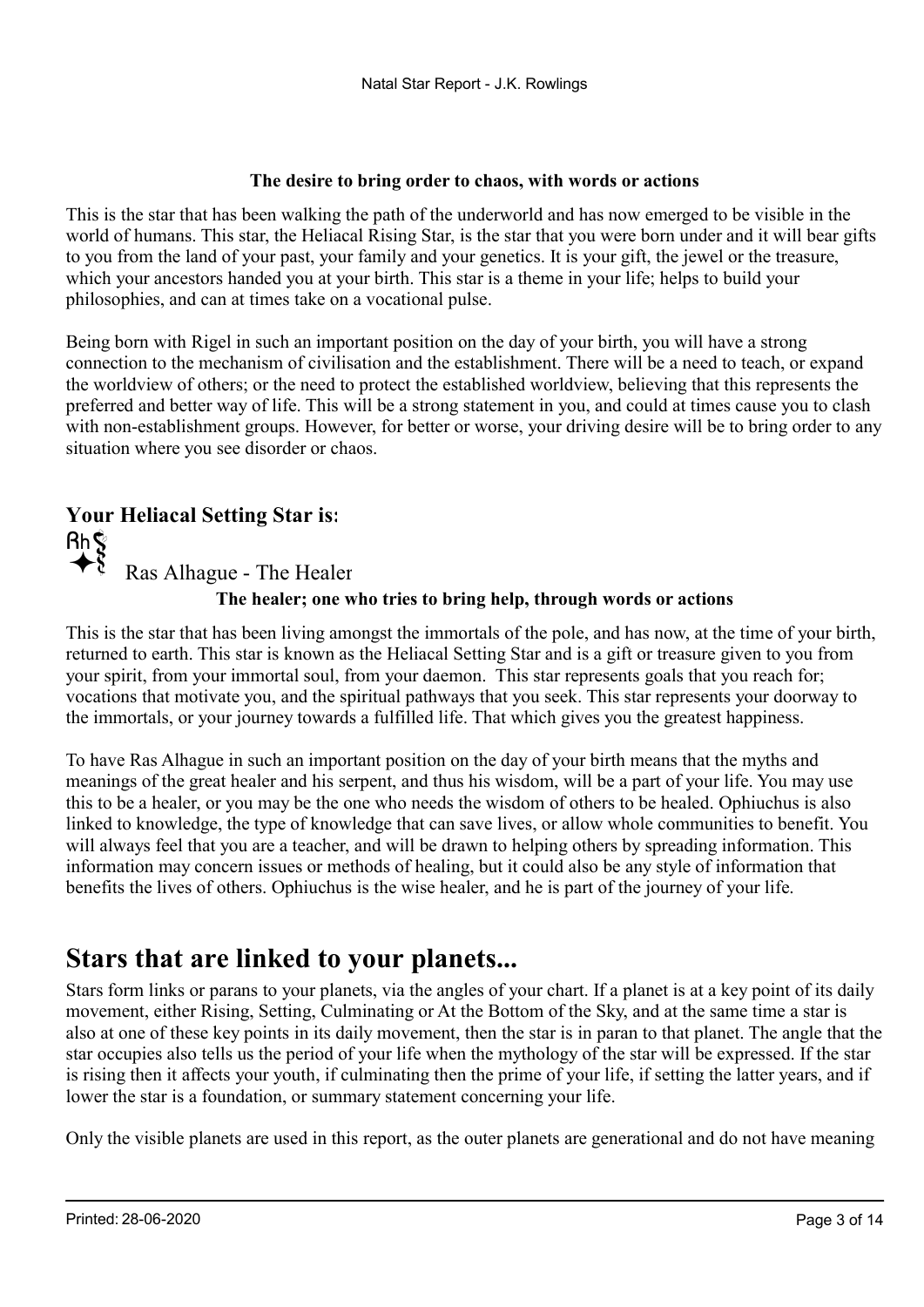at a personal level.

#### Some Stars are at a Phase of Curtailed Passage

Some of the stars that are in paran to your natal planets are in a stage of their cycle known as Curtailed Passage. These stars were visible in the night sky at sunset, and were still visible in the night sky at sunrise. These stars have therefore lost contact with the earth, as they are not seen to touch the horizon during the course of the night and are thought to be walking with the immortals, and are not open to the prayers of humans. In this situation the stars seem to express themselves in a more fated manner, and you will find it more difficult to deal with, or embrace, the themes of these stars in your life. Therefore, in this report, any star that is of Curtailed Passage should be read with these emphases in mind.

#### Some Stars are at a Phase of Arising and Lying Hidden

Some of the stars that are in paran to your natal planets are in a stage of their cycle known as Arising and Lying Hidden. These stars can at times be seen at the latitude of your birth, however, in this period of time they are not visible in the night sky at sunset, and will still not be visible in the night sky at sunrise. So these stars have lost contact with the earth, and have returned to the underworld, the land of the dead. In this situation the stars will express themselves in a more fated manner, as they are no longer concerned with the land of the living, and the Egyptians believed that they could no longer hear your prayers. Thus you will struggle with these stars, as their meanings and myths will be more powerfully and bluntly expressed in your life. In this report, any star that is in a phase of Arising and Lying Hidden should be read with this emphasis in mind.

#### Some Stars are Circumpolar

Some of the stars which are influencing your chart are circumpolar. This means that, for your birth location, they are visible every night, for the whole night, regardless of the time of the year. They are permanently in the realm of the immortals. These stars should be read with greater emphases for they have a tendency to express themselves in a more black and white manner due to their lack of contact with the ways of humans.

#### Stars of Your Youth

All of these stars are rising as they form a paran to a planet. Therefore, all of these stars will express themselves in your childhood and young adulthood. Simply put, these stars influence the first third of your life. With these stars shaping your childhood, they will have an impact on your parents, schooling and social skills, and in that manner can have a large impact on your whole life. These stars are:



That the time of your birth, and for this latitude, this star is in the phase of Curtailed Passage and is therefore to be read more in the extremes of its meaning, rather than a more balanced expression. Refer to the beginning of this report to refresh yourself with the meaning of such a star phase. Curtailed Passage

With Altair in paran to your Mars, your actions and what motivates you will be bold and at times even reckless. You may be drawn to the military or admire a military-style approach to problem solving. If involved with groups you will be considered a leader, a person of action and direction. However, this can also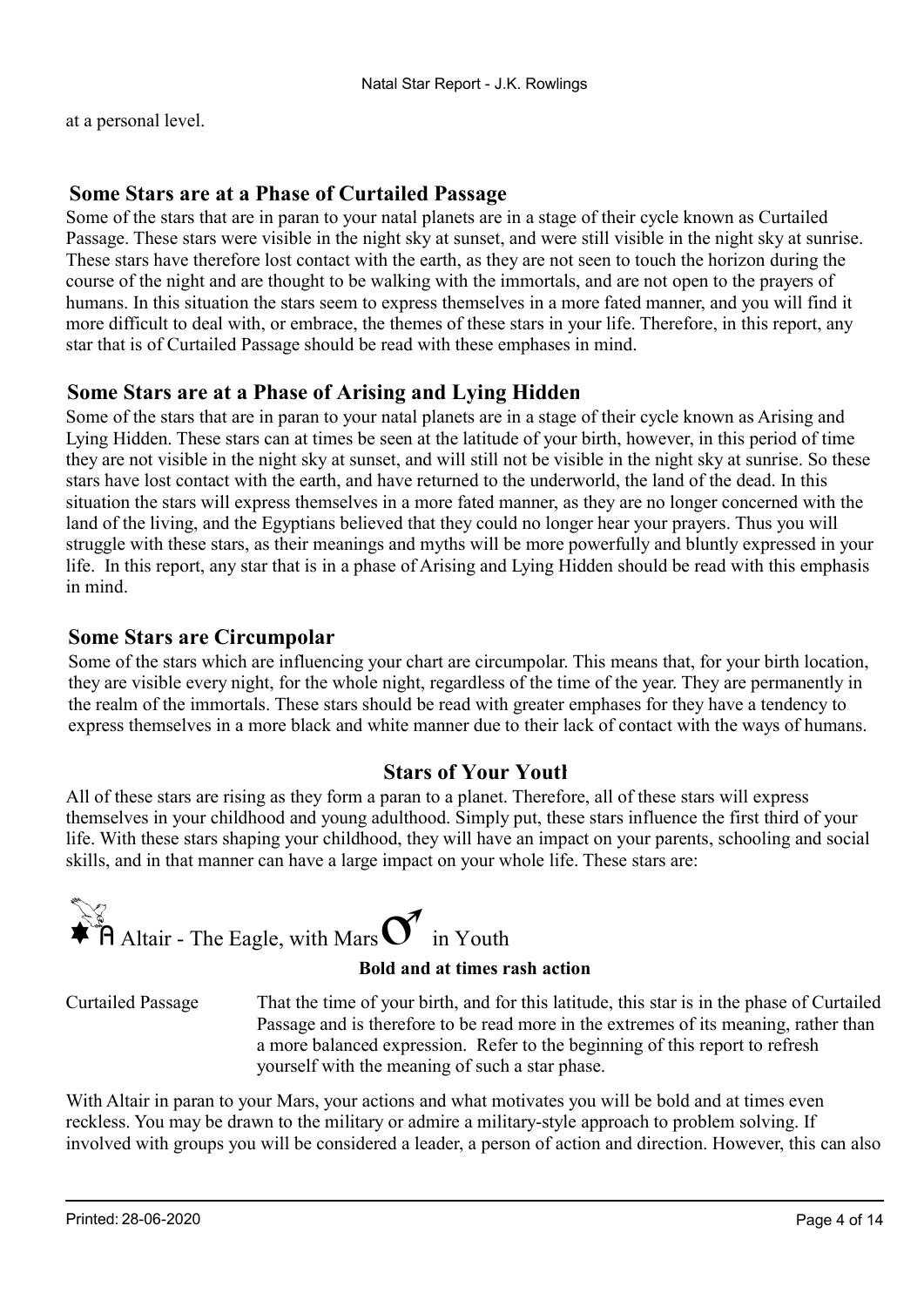lead to conflicts as not all around you may appreciate your forthrightness.

## $H \leftarrow$ <br> $\bigoplus_{i=1}^{\infty}$  Hamal - The Head of the Ram, with Moon  $\sum$  in Youth A rogue, but liked by many

Hamal is a forceful star of action and independence. A little like the meaning of the tropical zodiac sign Aries, it seems to enhance any planet it contacts with the strength of independence. With your Moon involved with Hamal, then the forthright independence of this star mixes with the qualities of caring, compassion and empathy. If active in your childhood, then your mother-figure has been a person who is easily angered and quick to act, or a person who has taught you the value of focused action. If active in your adult years, then you are likely to be something of a popular hero, a people's hero, a sports person who is loved by many. If you are not such a sports person then, depending on the condition of your moon, you will be a rogue, or a person who will challenge authority but in a way that is loved, or appreciated, by others. The person who works for the common folk.

## Menkar - The Whale, with Sun  $\bf{O}$  in Youth

#### Great success or great loss; to be a pawn in the winds of change

Menkar is the alpha star of Cetus the whale and represents the human collective unconscious, that can erupt like a beast from the deep bearing, with equal probability, moments of great collective insight, or chaos and mayhem. Symbolic of these unconscious forces in the human collective, Menkar's effect on your life can be difficult. However, the collective unconscious is not always evil or dark, it can also be great and glorious. With Menkar in paran with your Sun you are seen as a person who is a victim of your times. If this star is active in your youth, then your father-figure was a person blown by the winds of change, and subject to the ups and downs of the social and economic times of his life. If this combination is active in your adult years then you are the one who is influenced by the changeable tides of the human collective. You may work with people who are victims, be a victim yourself, or produce a body of work to which the collective responds. The sea of the collective can be a stormy one in which to sail, so a great deal does depend on the presence of other fixed stars in your chart.



### To be concerned with the difficulties of others

With Zosma in paran with your Mercury you are a person who is interested in the difficulties or struggles of others, whether individuals, or whole sections of the community. For Zosma is the place on the back of the Nemean Lion where it was crushed by Hercules.This myth is a symbol of the point in Greek and Roman mythology where older, goddess-centred beliefs were extinguished. Zosma itself is not feminine, but belongs rather to those whom the establishment, either directly or indirectly, makes powerless. You may be dealing with a victimising situation, or you may work with these issues as a social worker or care-giver. This is not a star of glory and fame, but rather of the invisible work of dealing with the victim, either in oneself or in one's work. Zosma in paran to your Mercury can, therefore, give you difficulties with language and learning; or it can give you a career helping others with learning difficulties, or perhaps helping people with financial problems. Zosma will bring into your life some kind of difficulty in areas of trading, learning, language, or intellect, but you can be a helper and healer, rather than a sufferer.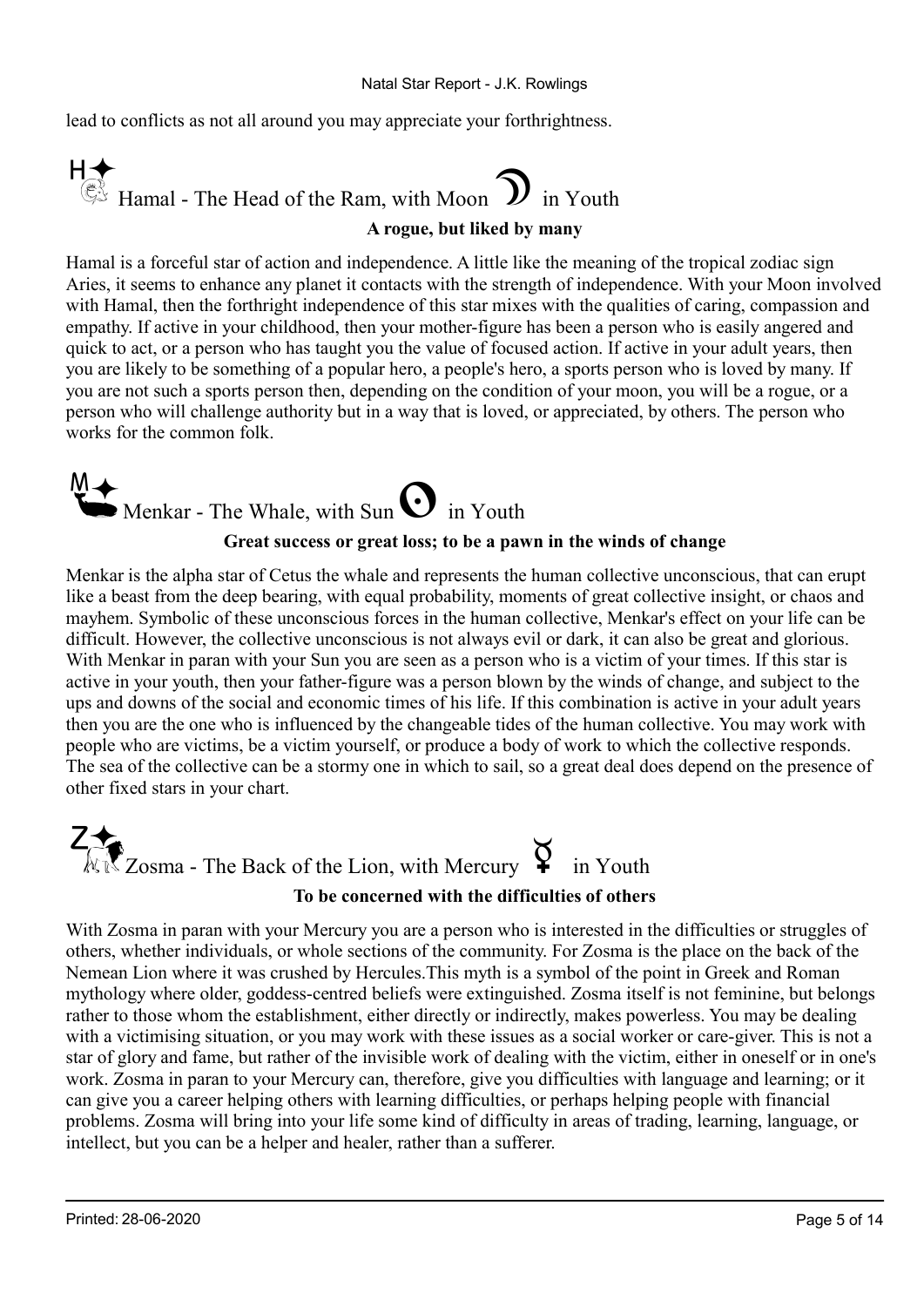## $Z_m$   $\uparrow$ <br> $\Box$   $\Box$   $\Box$   $\Box$   $\Box$   $\Box$   $\Box$  Eschamali - The Northern Pan of the Scale, with Mercury  $\Box$  in Youth

#### Imposing one's views on others

With Zuben Eschamali in paran with your Mercury, you will have strong opinions on current social, or environmental, problems. For this star is one of a pair of stars, its twin being Zuben Elgenubi, with each star representing one of the pans of the scale of Libra. Both these stars have a common theme, with Zuben Eschamali showing the more shadowy side of the concept. This theme is to be strongly involved in social reform, or social justice, with this star expressing itself in a more direct, and sometimes more self-interested, way than its southern twin. Zuben Eschamali can be very effective in the community, but you will have a strong motive of personal gain, or power. The local councillor who seeks to help his or her community, but also wants the status of being on the council, is a positive example of Zuben Eschamali,. However, if you desired the position in the community in order to act in a corrupt way, this is the negative expression of the star. With this star linked to your Mercury, then the ambitious side of this star will express itself in your ideas, your dreams, and even your business dealings. This is not a negative combination, but one in which you need to be clear about your motives and maintain your ethics. For, as you pursue your ideas and your arguments, you will have a strong influence on others.

#### Stars of Your Prime

All of these stars are culminating as they form a paran to a planet. These stars will be influencing you in your adulthood, or the second third of your life. These stars will therefore have an impact on your career, adult relationships, children and financial prosperity. In addition, some of these stars will be doubly emphasised as they will not only be present and active in the prime of your life but will be shown, later in this report, to be coming from a deeper source, coming from the foundation stones of your being. These stars are discussed here, as it is in this period of your life that you first encounter their impact they will, however, simply grow stronger as your life unfolds. The stars that are active in the prime of your life are:

### Am<br>Acumen - One of the Stings of the Scorpion, with Saturn  $\overline{R}$  in Prime Hardships in life, fuelling motivation or anger

This is one of a pair of nebulae its twin being Aculeus. Both of these stars, Aculeus and Acumen, are the tail of Scorpio, the sting, and tend to be linked to attacks, not only physical, but also mental, verbal or spiritual. Acumen carries the negative or shadow side, so there are attacks that weaken, attacks that can slowly but surely erode you. With Acumen in paran to your Saturn, you will battle against the hardships in your life or the hardships of others. If Acumen is linked to your Saturn in your childhood, then you may have found that your father, or other authority figures, were harsh, or suffered from hardship themselves. If Acumen is active in the adult years of your life, then its paran to Saturn can be seen in your profession, for Saturn is what we try to build with our life. In this case you will be striving to help those in hardship, or facing hardship yourself to fulfill your own passions. The shadow side to this stellar combination is some level of brutality and cruelty which brings hardship to others.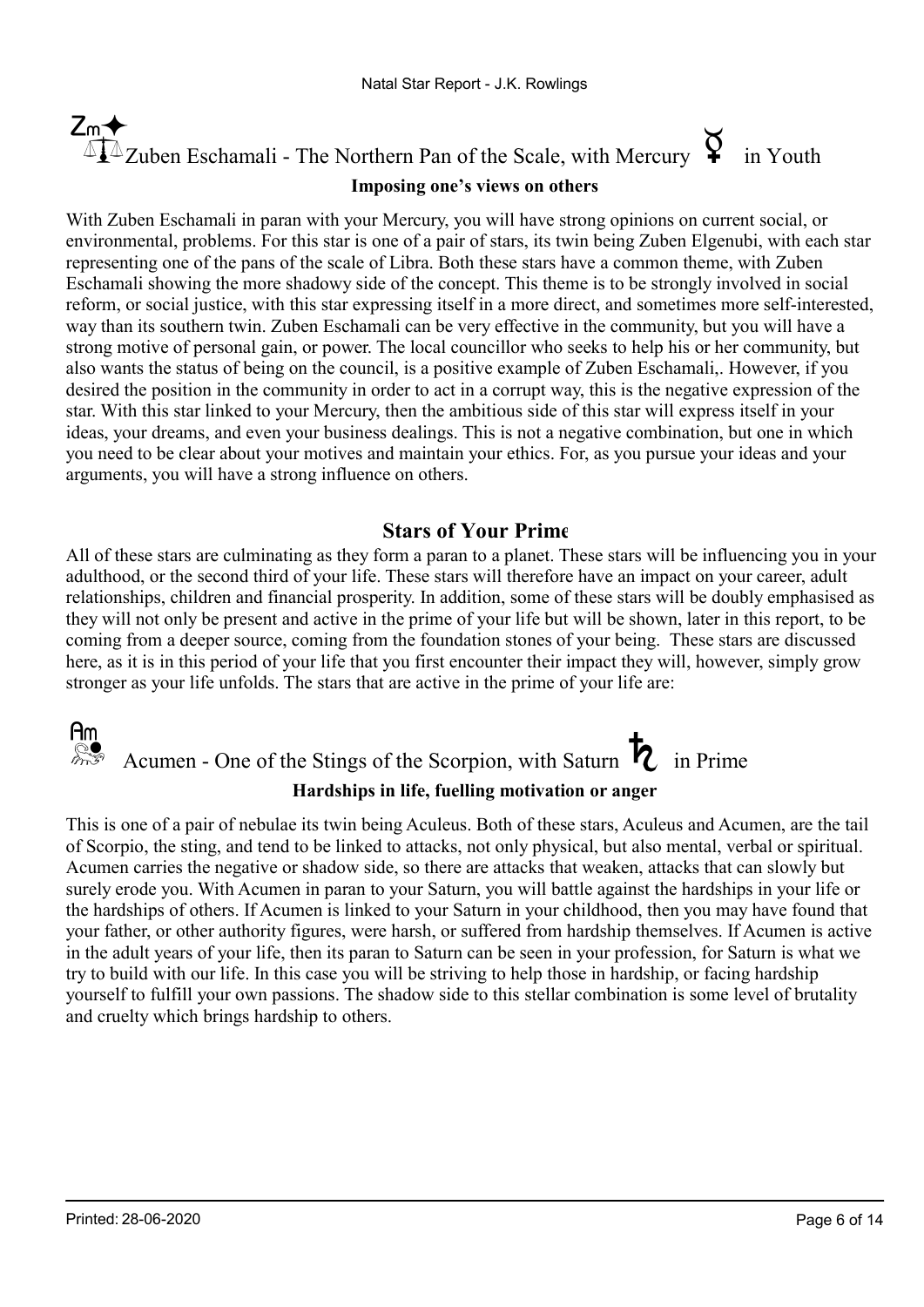

#### To create an illusion but with dignity and pride

Circumpolar

At this latitude this star is circumpolar and therefore never touches the earth. Thus you should delineate the meaning in a more forceful, or black and white manner. Refer to the beginning of this report to refresh yourself with the meaning of such a star.

Alderamin symbolises a balanced male energy, in harmony with the feminine and the earth, but within the context of focused, concentrated energy of the masculinity, rather than the more passive, intuitive energy of the feminine. Gentle power, receptive power. With Alderamin in paran with your Jupiter, then the old king of the sky is linked to the planet of sovereignty, yet his time has long passed. Thus such a stellar combination talks of an illusion: how things could be, or how they used to be. If Alderamin is active in your youth, then you may have grown up in an illusion, an unrealistic world, or a world that you escaped from in fantasy. If Alderamin is active in your adult years, then it will probably influence your profession, hobbies or lifestyle. You may create an illusion in art, cyberspace or in design as part of your career, or the world of fantasy may play a large role in your hobbies and leisure activities.

## $\mathbb{D}_{\mathsf{D}}$ eneb Adige - The Shaman's Star, with Sun  $\mathbf{\mathbf{O}}$  in Prime

#### To be seen as a pioneer

Circumpolar

At this latitude this star is circumpolar and therefore never touches the earth. Thus you should delineate the meaning in a more forceful, or black and white manner. Refer to the beginning of this report to refresh yourself with the meaning of such a star.

This is a very subtle star. It contains the strength and hostility of the swan, while at the same time holds within its symbolism the mystic, transcendental qualities embodied in shamanistic legends of the creation of the World Egg. Deneb Adige can express itself in both the aggressive and the spiritual sides of your life, for the star seems to have a duality about it: it is equally the strong fighting bird and the symbol of the swan god. The Egyptians saw this star as the exit of the birth canal of Nut, the great starry sky goddess. Through her birth canal the Sun, Ra, was born anew every winter solstice. So in many ways this star is linked to the hero's journey. With Deneb Adige in paran with your Sun you are seen as a person who represents the hero's journey. If Deneb Adige was active in your youth then your father-figure was a person who was always seeking, exploring the world, mentally, physically or spiritually. He taught you, in his own way, that life was a journey towards awareness. If this star is active in your adult years then your life is guided by the desire to explore. This can have many different expressions, but whatever its manifestation you are a shaman, a person who walks a path of self-awarness. This implies that you will define the success of your life by the roads that you have travelled and the insights you have gained.



El Nath is the tip of the horn, the point of attack. It was viewed as the force of the Bull, thereby having power over the waters or blood of life, and thus it can symbolise a great and terrible weapon. This is a potentially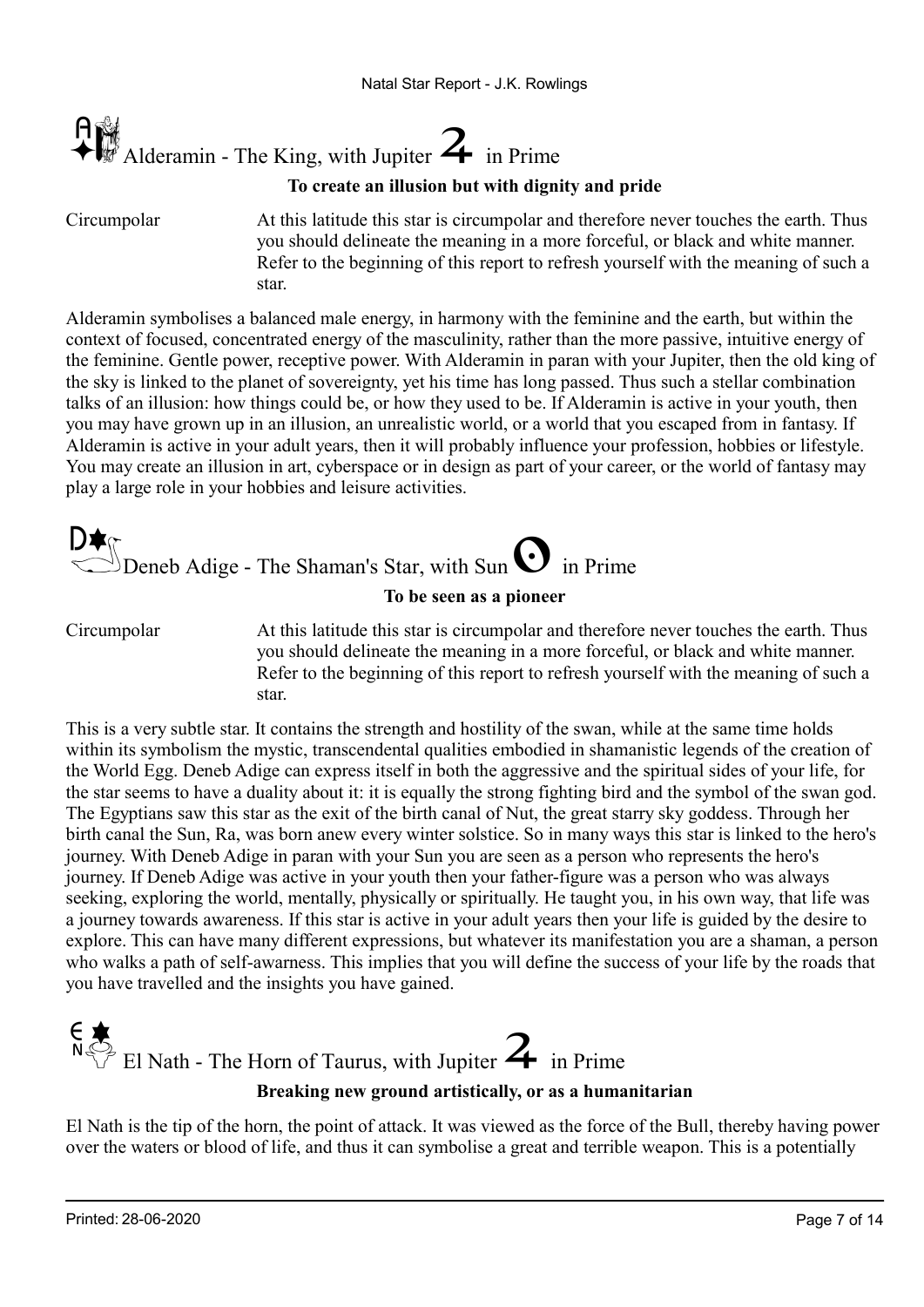#### Natal Star Report - J.K. Rowlings

destructive skill that can be used to destroy or used to give life. With El Nath making a contact in your chart, then at some level of your life there will be issues of the use, or non-use, of weapons, physical, emotional, or intellectual. With El Nath in paran with your Jupiter, then fortunate events occur as a result of taking a contra attitude. By facing challenges and being willing to stand up and fight for your beliefs, this stellar combination will ensure eventual success with the hard battles. You are a person who can take the hard road to gain the best results.

### **Procyon - The One that Comes Before, with Mars**  $\overrightarrow{O}$  **in Prime**

#### Stops and starts, many changes to one's career, or life path

Arising Lying Hidden

That the time of your birth, and for this latitude, this star is in the phase of Arising and Lying hidden and is therefore to be read more in the extremes of its meaning, rather than a more balanced expression. Refer to the beginning of this report to refresh yourself with the meaning of such a star phase.

With Procyon in paran to your Mars your actions and what motivates you are spontaneous and varied. For Procyon comes before The Shining One, Sirius, and thus can indicate a quick rise but with no real substance. Procyon is like fireworks - wonderful to watch, taking centre stage, but quickly fading, and then needing more fireworks to sustain the thrill. However, this star can teach you the value of diversification. Intertwined with your Mars, this stellar energy can bring great variety to your life, but it can also lead you to act rashly and without thought. Its shadow side is a continual stream of hold-ups, delays and frustrations in trying to achieve your goals. Nevertheless, it can also be an advantageous energy, for the better use of this symbolism in your life is to have many different and varied activities or interests. Working with many things, some of these will reach fruition and success for you.

## $\mathsf{S}_{\mathsf{m}}$   $\mathsf{S}_{\mathsf{A}}$  Sadalmelek - Lucky One of the King, with Mercury  $\mathsf{S}_{\mathsf{a}}$  in Prime

#### An agile and nimble person whose ideas appeal to others

Curtailed Passage

That the time of your birth, and for this latitude, this star is in the phase of Curtailed Passage and is therefore to be read more in the extremes of its meaning, rather than a more balanced expression. Refer to the beginning of this report to refresh yourself with the meaning of such a star phase.

This influence of this star comes from your foundations, the roots of the tree of your life, your family history. In this period of your life you start to experience its energy in your social and professional world, but it grows stronger as you grow older until it eventually adds to the overall meaning of your life.

With Sadalmelek in paran with your Mercury you will be a dexterous person, skilled in movement or quick thinking. For Sadalmelek is one of a pair of stars in the constellation of Aquarius, both of which meant "lucky" to their Arabian namers. Indeed their names mean a form of luck, Sadalmelek being translated as Lucky One of the King, and Sadalsuud, its twin, meaning Luckiest of the Lucky. Sadalmelek is the more conscious form of this luck, and you will have found that, when you put effort and work into your business, or your pursuits, physical or intellectual, they bear fruit.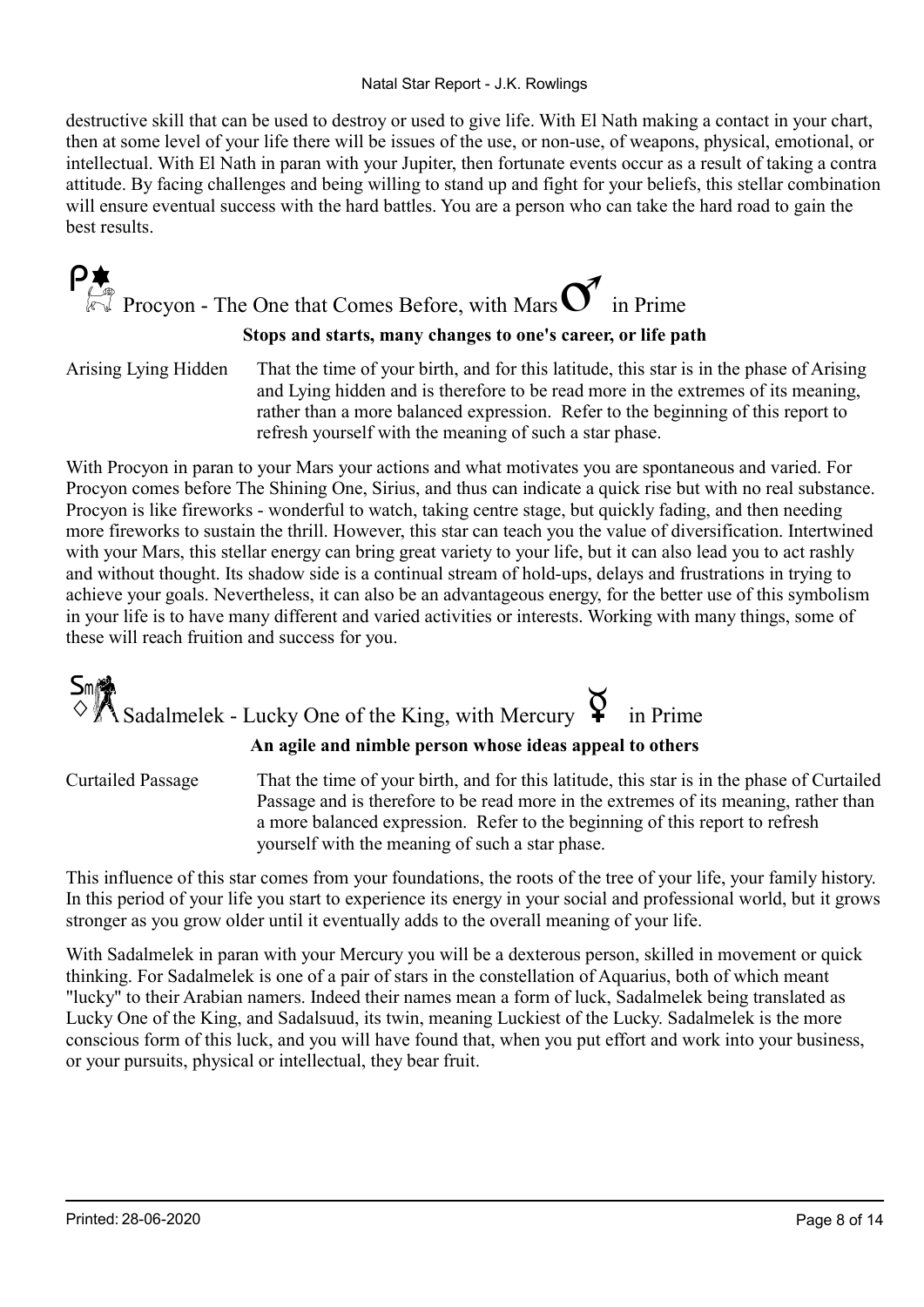

Physically talented, vital and alive

That the time of your birth, and for this latitude, this star is in the phase of Curtailed Passage and is therefore to be read more in the extremes of its meaning, rather than a more balanced expression. Refer to the beginning of this report to refresh yourself with the meaning of such a star phase. Curtailed Passage

This influence of this star comes from your foundations, the roots of the tree of your life, your family history. In this period of your life you start to experience its energy in your social and professional world, but it grows stronger as you grow older until it eventually adds to the overall meaning of your life.

With Sualocin in paran with your Sun you are seen as a person who is very skilled in a particular field. For this star is the alpha star of the Dolphin and represents a kind of intelligent playfulness, but at the same time a certain mastery, or at least confidence of mastery, of one's environment. However, this does not seem to be a strong star, so it tends to act as a supporting statement for other such indications in your chart. Curiosity or mastery in one's environment, which you can use in a positive way, or from its more shadowy side as the "trickster". In paran with your Sun, you may have seen your father-figure in this manner, as a person of wit, or a trickster with a sleight-of-hand approach to life. In adult years, this star will be linked with your identity, so you will be considered a talented, quick-witted person. Sualocin does not give you the drive to do anything with this skill, so it is important that you motivate yourself to achieve things, rather than just to rely on your natural talent to get you through.

# $\mathbb{Z}$  Zosma - The Back of the Lion, with Saturn  $\mathcal{L}$  in Prime

#### A minority leader, or a person who grows in pessimism

This influence of this star comes from your foundations, the roots of the tree of your life, your family history. In this period of your life you start to experience its energy in your social and professional world, but it grows stronger as you grow older until it eventually adds to the overall meaning of your life.

With Zosma in paran with your Saturn, you are a person who is willing to become involved in a minority cause, or an arduous struggle on behalf of a group. For Zosma is the place on the back of the Nemean Lion where it was crushed by Hercules. This myth is a symbol of the point in Greek and Roman mythology where older, goddess-centred beliefs were extinguished. Zosma itself is not feminine, but belongs rather to those whom the establishment, either directly or indirectly, makes powerless. You may be dealing with a victimising situation, or you may work with these issues as a social worker or care-giver. This is not a star of glory and fame, but rather of the invisible work of dealing with the victim, either in oneself or in one's work. Zosma's victim-identified energy in paran with Saturn, therefore, needs to be directed into a helping form, like leading a disadvantaged or unpopular cause. For the shadow of this combination, which needs to be avoided, is pessimism, learned from a life where no structure has proved to be safe, or no structure has really given the support required.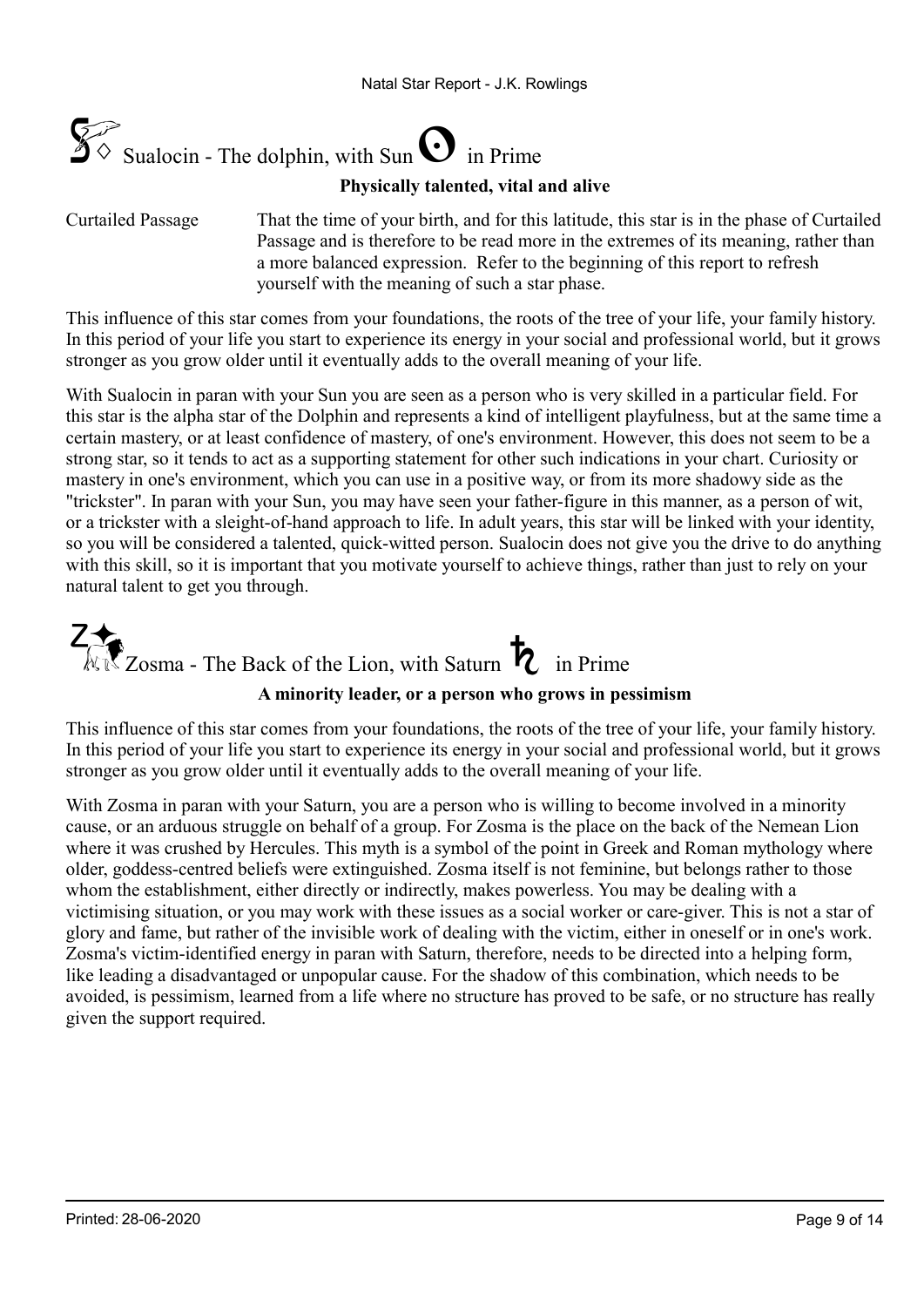#### Stars of Your Latter Years

All of these stars are setting as they form a paran to a planet. These stars will be influencing you in your later years or the last third of your life. They will be influential in the nature of your reputation, the manner in which you retire, and the autumn of your life, its joys or its sorrows. These stars are:



With Spica in paran with your Mars then you are physically gifted, athletic, dexterous; or your skills lie in the understanding of space, size, and design. For Spica is the wheat sheaf in the hand of the goddess and is considered a symbol of her gifts to humankind. In present times, the wheat sheaf is the symbol of knowledge and insights which are respected. Spica is not connected with any particular field or profession, but rather shows the potential for brilliance. This star is a gift of brilliance, an innate talent, skill or ability which is out of the ordinary. In paran with your Mars, all of this talent seeks a physical, practical outlet. You may find that you have an athletic gift, or a gift of movement and rhythm. Another expression of this combination is the understanding of space and its use. This can give you design skills, which could manifest through a range from art, or performance art, to architecture and engineering. Be active, for it is in your activity that you discover your greatest skills.

#### The Hearthstone of Your Life

All of these stars are on the Nadir, the bottom of the sky, as they form a paran to a planet. These stars will express themselves, firstly, as the foundation of your life, the roots from which you grow, and secondly, as the summation of your life. These stars can be considered your hearthstone; they are there from the beginning, influencing you from behind the scenes, but only really become visible in your life as you grow old. Some of these stars would have first expressed themselves in the prime of your life and were discussed in that section. These hearthstone stars are:

## $\frac{1}{2}$  Betelgeuse - The Right Shoulder of the God, with Moon  $\bm{\mathcal{D}}$  in Foundation An empowered person who is concerned with the quality of life

This is one of the great stars of the sky and talks of unbridled success without complications. This is the right hand, arm-pit or shoulder of the god, so represents that which is clear and strong. Betelgeuse is effective, brilliant and successful. When the Moon is involved with Betelgeuse, it adds the qualities of caring, compassion and empathy to the highly successful Betelgeuse. If this is active in your youth then your mother-figure was a successful woman, who may have had a career as well as being mother, or else was very involved in the well-being of others. In your adult years Betelgeuse will give you emotional fulfillment as you work, quite successfully, to help others or the environment. You have been given the gift of being able to make a difference, whether you choose to exercise it locally or globally.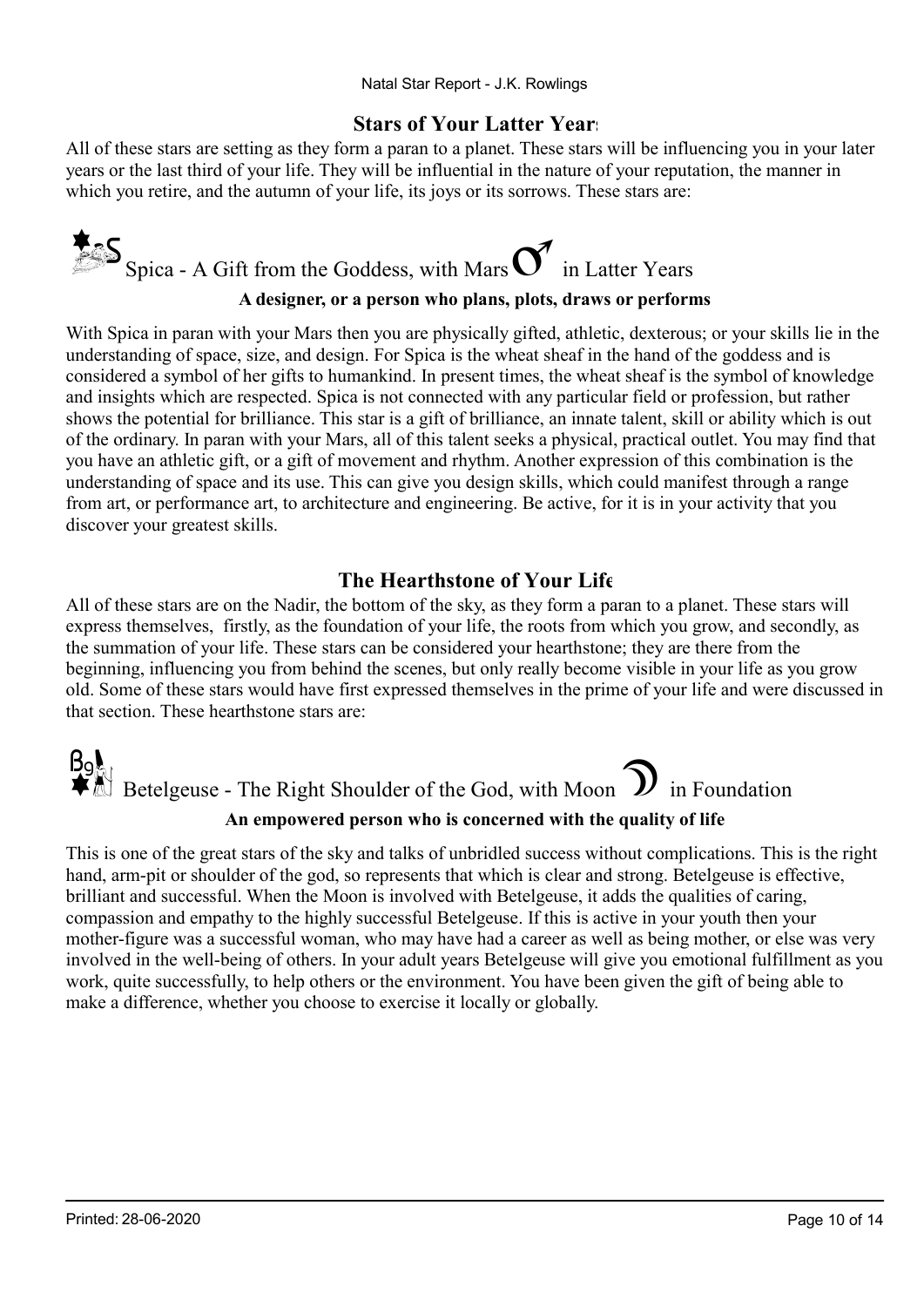

#### An agile and nimble person whose ideas appeal to others

That the time of your birth, and for this latitude, this star is in the phase of Curtailed Passage and is therefore to be read more in the extremes of its meaning, rather than a more balanced expression. Refer to the beginning of this report to refresh yourself with the meaning of such a star phase. Curtailed Passage

This star expresses itself in the prime of your life but continues to grow in strength as you age. Eventually it becomes one of the main defining features of your life. For more details on the meaning of this stellar combination, look again at the stars of your prime.



Physically talented, vital and alive

That the time of your birth, and for this latitude, this star is in the phase of Curtailed Passage and is therefore to be read more in the extremes of its meaning, rather than a more balanced expression. Refer to the beginning of this report to refresh yourself with the meaning of such a star phase. Curtailed Passage

This star expresses itself in the prime of your life but continues to grow in strength as you age. Eventually it becomes one of the main defining features of your life. For more details on the meaning of this stellar combination, look again at the stars of your prime.

 $\mathcal{V}$  Vindemiatrix - The Gatherer, with Sun  $\mathbf{\Theta}$  in Foundation

#### The one who gathers information, things or people

With Vindemiatrix in paran with your Sun you are a person who gathers information or people, and seeks ways to place them into a new order or structure. For the name Vindemiatrix means Grape-Gatherer, for it was said to be the heliacal rising star that indicated the harvesting of the grapes. And even when precession removed Vindemiatrix from this important calendar date, the Greeks and Romans maintained her identity as the Grape Picker. Vindemiatrix, connected with the time of harvest, thus implies a time of action; a time to pick what one has sown. It marks you as a collector, or gatherer of people, ideas or information; but also a person who is patient and will wait for the correct time to harvest. In paran with your Sun, you may have seen your father-figure in this way; if active in your adult years, then you will gather, harvest and collect in order to create. Along with this desire to collect comes also patience, and an understanding that some ideas are best gathered only after they have had a chance to grow. This skill could make you a good trader on the stock markets, or a good coach of a team. Knowing when to reap and when to sow is a very valuable skill.



With Vindemiatrix in paran with your Mars, you are motivated to find information and create meaning from what you find. For the name Vindemiatrix means Grape-Gatherer, for it was said to be the heliacal rising star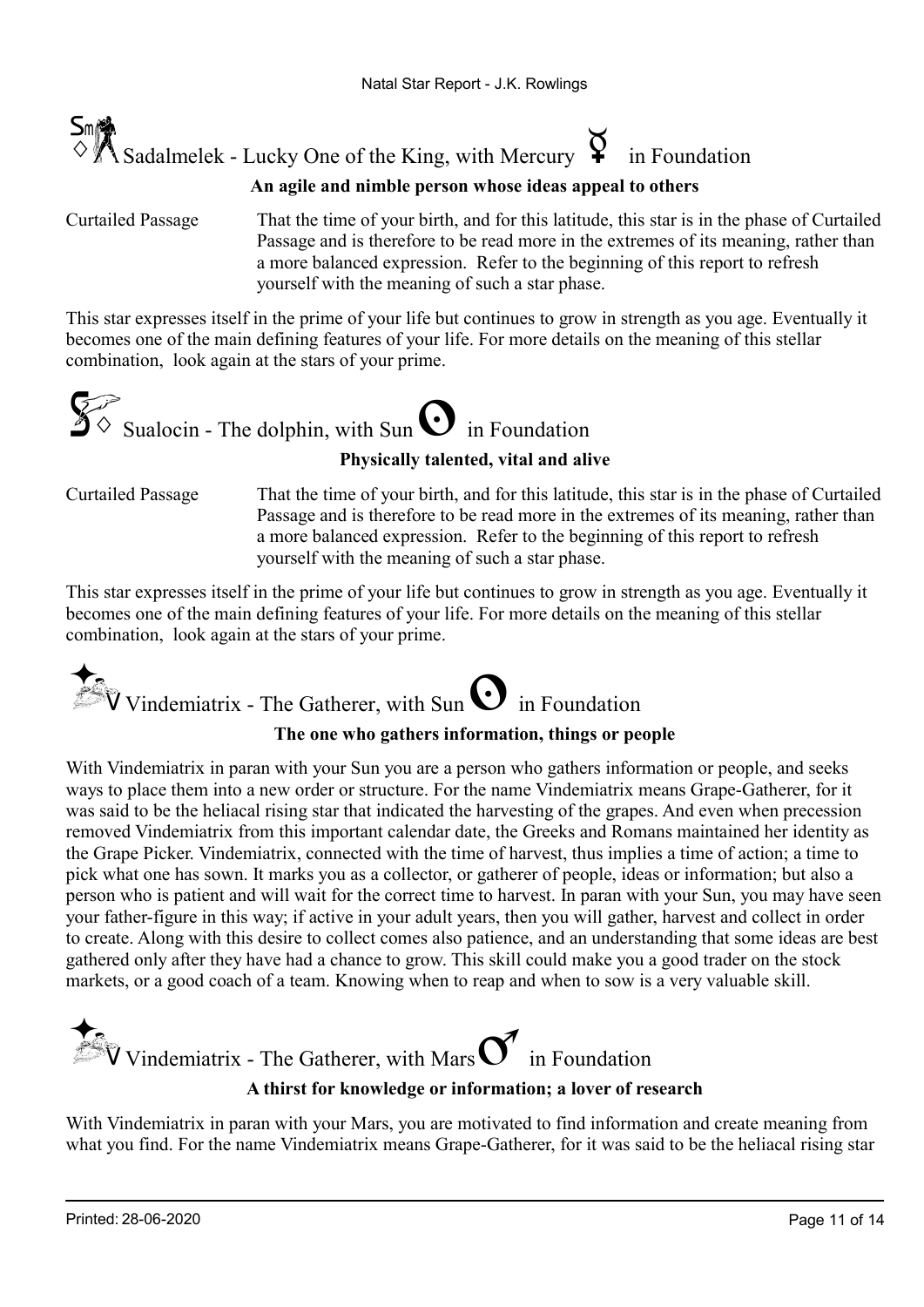#### Natal Star Report - J.K. Rowlings

that indicated the harvesting of the grapes. And even when precession removed Vindemiatrix from this important calendar date, the Greeks and Romans maintained her identity as the Grape Picker. Vindemiatrix, connected with the time of harvest, thus implies a time of action; a time to pick what one has sown. It marks you as a collector, or gatherer of people, ideas or information; but also a person who is patient and will wait for the correct time to harvest. With Vindemiatrix in paran to your Mars, you are thirsty for learning, facts, information and data, and you use this knowledge to gain new insights and build new ideas. You may be a teacher, or a researcher in your profession, or you may satisfy this hunger in your hobbies, by reading and exploring ideas.

### $\widehat{\mathbb{Z}}$ Zosma - The Back of the Lion, with Moon  $\widehat{\mathbb{D}}$  in Foundation The pacifist or the warmonger - to hate, or enjoy, the suffering of others

With Zosma in paran with your Moon, you are a person who has strong emotions concerning the suffering of people, animals or the environment. For Zosma is the place on the back of the Nemean Lion where it was crushed by Hercules. This myth is a symbol of the point in Greek and Roman mythology where older, goddess-centred beliefs were extinguished. Zosma itself is not feminine, but belongs rather to those whom the establishment, either directly or indirectly, makes powerless. You may be dealing with a victimising situation, or you may work with these issues as a social worker or care-giver. This is not a star of glory and fame, but rather of the invisible work of dealing with the victim, either in oneself or in one's work. When Zosma is in paran to the Moon, then you may have seen your mother-figure as a victim, or as a person who helped the disadvantaged. If active in your adult years, then this star will swing you towards the role of the pacifist, giving you strong feelings against any form of victimisation; or in contrast, it can give you a cruel streak, taking pleasure in the difficulties of others.

 $\widehat{\mathbb{Z}}$ Zosma - The Back of the Lion, with Saturn  $\bigotimes$  in Foundation A minority leader, or a person who grows in pessimism

This star expresses itself in the prime of your life but continues to grow in strength as you age. Eventually it becomes one of the main defining features of your life. For more details on the meaning of this stellar combination, look again at the stars of your prime.

\*\*\*\*\*

Copyright © 2002. Barnswood Ltd & Bernadette Brady. All rights reserved.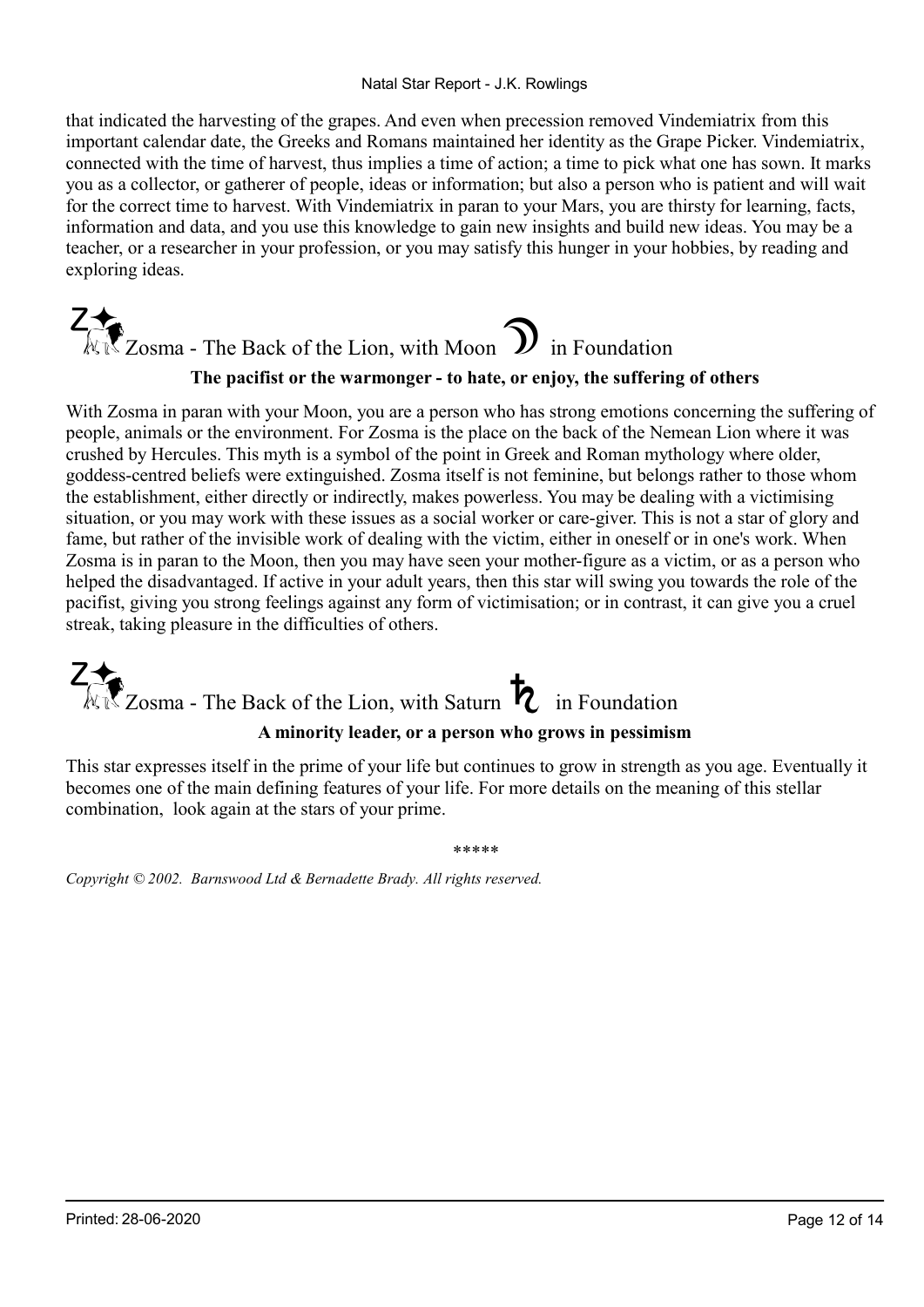#### Natal Star Report - J.K. Rowlings

This report was written by Bernadette Brady. She is co-principal of Astro Logos, one of Australia's largest astrological schools dedicated to the education and qualification of practising astrologers and a Faculty Member of the Astrological Guild of Educators, International.

Her books are: Predictive Astrology, - The Eagle and the Lark: a Textbook of Predictive Astrology (Weisers USA, 1992 & 1998) which has been translated into Portuguese, Russian and Dutch as well Brady's Book of Fixed Stars (Weisers, USA 1998) translated into Russian. In 1992 Bernadette was awarded the FAA's Inaugural Southern Cross Award for excellency in the spoken and written word. In 1996 she was awarded the FAA's Southern Cross award for Research for her original work on Saros Cycles, Graphic Rectification and Fixed Stars. In 1998 along with Darrelyn Gunzburg she was awarded the FAA Southern Cross award for Education. She also co authored the astrological software package JigSaw with Esoteric Technologies and this software package, Starlight, with Barnswood Ltd. In 1999 she was the receipt of the inaugural Spica Award from the UK for her book Predictive Astrology, the Eagle and the Lark. She has published many articles in Australia and extensively overseas in the UK, Ireland, USA, Canada and NZ and most years lecturers at conferences in Europe, and the USA. Her web site is:www.BernadetteBrady.com

This report was generated by Starlight, available from Zyntara Publications Ltd at www.zyntara.com